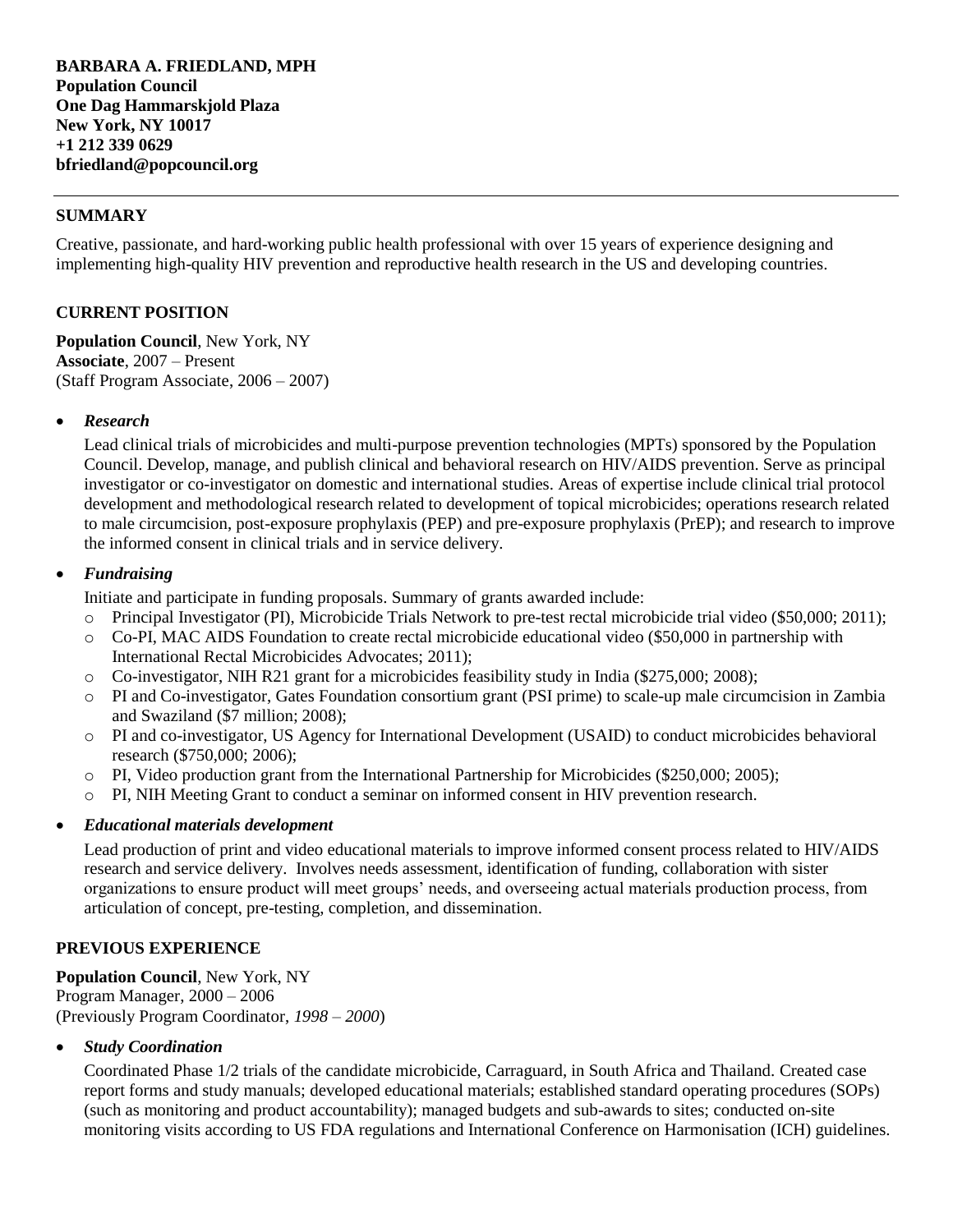## *Program Administration*

Managed reproductive health program (\$4 million annual budget). Negotiated budgets with donors and grantees, wrote proposals and reports to donors, prepared financial reports, and monitored grant expenditures.

**Population Council**, New York, NY **Staff Assistant**, March 1996 – December 1997 (Temporary assistant, January – March 1996)

- Assisted program staff with submitting donor proposals and tracking grant expenditures.
- Organized meetings, handled travel arrangements, purchase requests, and other administrative tasks.

**Open City Films**, New York, NY **Business Affairs/Public Relations Manager**, August 1995 – January 1996

Managed office operations, including creating new accounting system; wrote press releases and arranged distributor screenings; handled music licensing.

### **Orpheus Chamber Orchestra**, New York, NY **Orchestra Manager**, October 1987 – July 1995

Managed \$3 million annual budget, including planning and leading 4-5 yearly concert tours in Europe, Asia, South America, and the U.S.; developed educational programs and pre-concert events; produced Carnegie Hall concerts, recordings, and special projects.

**British Airports Authority, PLC**, London, England. **Assistant Press Officer**, January 1987 – August 1987

Arranged press conferences and journalist interviews; dealt with heavy volume of press inquiries during privatization.

# **EDUCATION**

June 2010 MPH, Certificate of Achievement, Community Health Education, **Hunter College**, **City University**, NY, NY. 1986-1987 Post-graduate studies in piano, **The Guildhall School of Music**, London, England.

- May 1986 MM, Piano Performance, **Mason Gross School of the Arts, Rutgers University**, New Brunswick, NJ.
- May 1983 BA, High Honors, Honors in Music, **Douglass College, Rutgers University**, New Brunswick, NJ.
- 1981-1982 One-year program, **Hebrew University** and **Rubin Academy of Music**, Jerusalem, Israel.

### **CLINICAL RESEARCH TRAINING**

- 2009 Drug Development and FDA Regulations, Barnett-Parexel, NY, NY.
- 2001 Clinical Project Management in the Pharmaceutical Industry, Barnett-Parexel, Piscataway, NJ.
- 2000 Adverse Events Reporting, Barnett-Parexel, Philadelphia, PA.
- 1998 Clinical Trial Monitoring, Barnett-Parexel, San Diego, CA.

### **SKILLS**

COMPUTER: Microsoft Office (Excel, Word, Power Point, Access), SPSS, SAS, Atlas.ti. FILM/VIDEO: Editing (8mm and 16mm film; 1/2", 3/4" and Beta; some AVID and Final Cut Pro), Camcorder. LANGUAGES: Reading/writing/conversational Hebrew; some French, Italian and Spanish.

### **INVITED REVIEWER**

AIDS, AIDS and Behavior, PlOS One, PlOS Medicine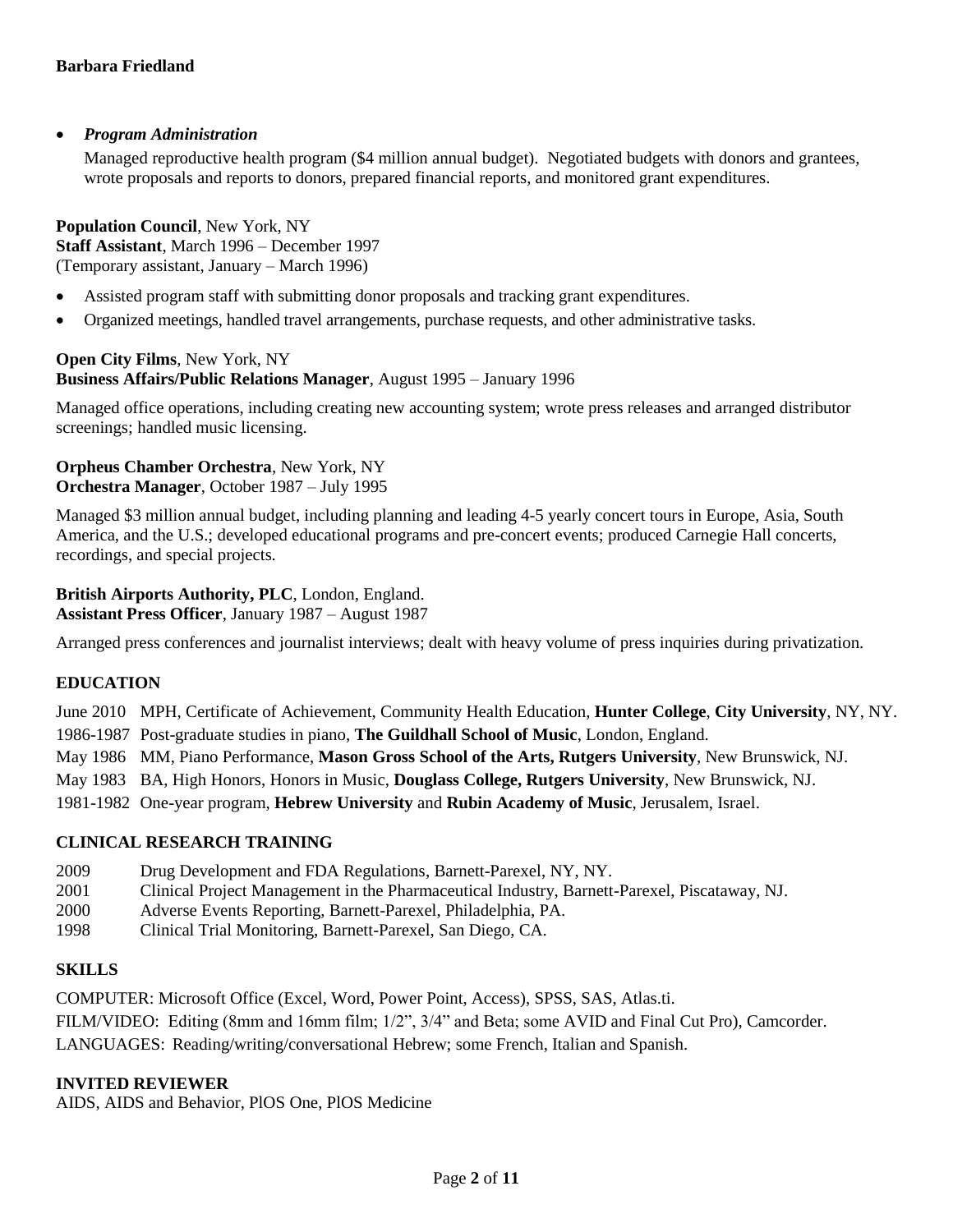## **MEMBERSHIPS**

| 2010-present | American Public Health Association (APHA)           |
|--------------|-----------------------------------------------------|
| 2010-present | Public Health Association of New York City (PHANYC) |

## **SELECTED FILM/VIDEO CREDITS**

- 2013 **CONCEPT AND SCRIPT (WITH FIONA SUMMERS):** *PEP: Preventing HIV after exposure*. Johannesburg, South Africa: Solutions IPPT and Population Council, Inc. Educational video in 5 languages (Afrikaans, English, Setswana, Zulu, Xhosa).
- 2012 **EXECUTIVE PRODUCER:** *The Rectal Revolution is Here: an Introduction to Rectal Microbicide Clinical Trials*. New York, NY and Chicago, IL: Population Council and International Rectal Microbicide Advocates. Educational video in 3 languages (English, Spanish, Thai) about rectal microbicide clinical trials (13 minutes).
- 2009 **EXECUTIVE PRODUCER:** *Microbicides Trials in Your Community*. Silver Spring, MD: International Partnership for Microbicides. Educational video in 5 languages (English, French, Swahili, Xhosa, Zulu) about microbicide clinical trials (20 minutes).
- 2003 **EXECUTIVE PRODUCER**: *Carraguard® Clinical Trial* (Population Council/Pandamonium Productions). Recruitment video in 4 languages (English, Zulu, Xhosa, Setswana) for use in South Africa (20 minutes).
- 2003 **CO-PRODUCER**: *Carraguard® Product Development* (Population Council/DWJTV). Streaming video segments on Population Council's website about Carraguard® , a product to prevent HIV (20 minutes).
- 1999 **PRODUCER/DIRECTOR**: *From Coercion to Choice: The Hysterectomy Epidemic in America* (Friedland/NOW NYC). Documentary about the high rate of unnecessary hysterectomies performed in the US, the majority of which are done for benign conditions (45 minutes). Broadcast on Manhattan Neighborhood Network (MNN) and screened at NOW and the Population Council.
- 1998 **PRODUCER**: *Look at Me* (LiPo Ching, director; Ching/Wallstein Productions). Dramatic 35mm film about an autistic boy who responds only to music (30 minutes). Screened theatrically in New York and Los Angeles, and at a number of domestic (US) film festivals.

### **PUBLICATIONS**

Coggins C, Blanchard K, **Friedland B**. Men's Attitudes Toward a Potential Vaginal Microbicide in Mexico, the U.S. and Zimbabwe. *Reproductive Health Matters.* 2000;8:132-141.

van de Wijgert J, Elias C, Ellertson C, McGrory CE, Blanchard K, Friedland B, et al. Condom promotion in microbicides trials (letter to the editor). *American Journal of Public Health.* 2000;90:1153.

Coetzee N, Blanchard K, Ellertson C, Hoosen A, Friedland B. Acceptability and feasibility of Micralax*®* applicators and of methyl cellulose gel placebo for large-scale clinical trials of vaginal microbicides. *AIDS.* 2001;15:1837-1842.

Wood SY, Friedland B, McGrory CE. Informed Consent: From Good Intentions to Sound Practices. A Report of a Seminar. Ebert Program publication series, Population Council, New York, NY. June 2002.

Pistorius AG, van de Wijgert JHHM, Sebola M, Friedland B, Nagel E, Bokaba C, Hoosen AA. Microbicide trials for preventing HIV/AIDS in South Africa: Phase II trial participants' experiences and psychological needs. *Journal of Social Aspects of HIV/AIDS.* 2004;1:78-86.

van de Wijgert J, Jones H, Pistorius A, de Kock A, Sebola M, Friedland B, et al. Phase III Microbicide Trial Methodology: Opinions of Experienced Expanded Safety Trial Participants in South Africa. *Journal of Social Aspects of HIV/AIDS.* 2005;2:311-319.

**Friedland B**. Report from an international workshop on informed consent in HIV prevention trials. *The Microbicide Quarterly.* 2005;3:13-16.

McGrory CE, Friedland BA, Woodsong C, and MacQueen KM. Informed Consent in HIV Prevention Trials: Report of an International Workshop*.* Co-hosted by the Population Council and Family Health International, New York City, 2005 May 16-18. New York: Population Council, 2006.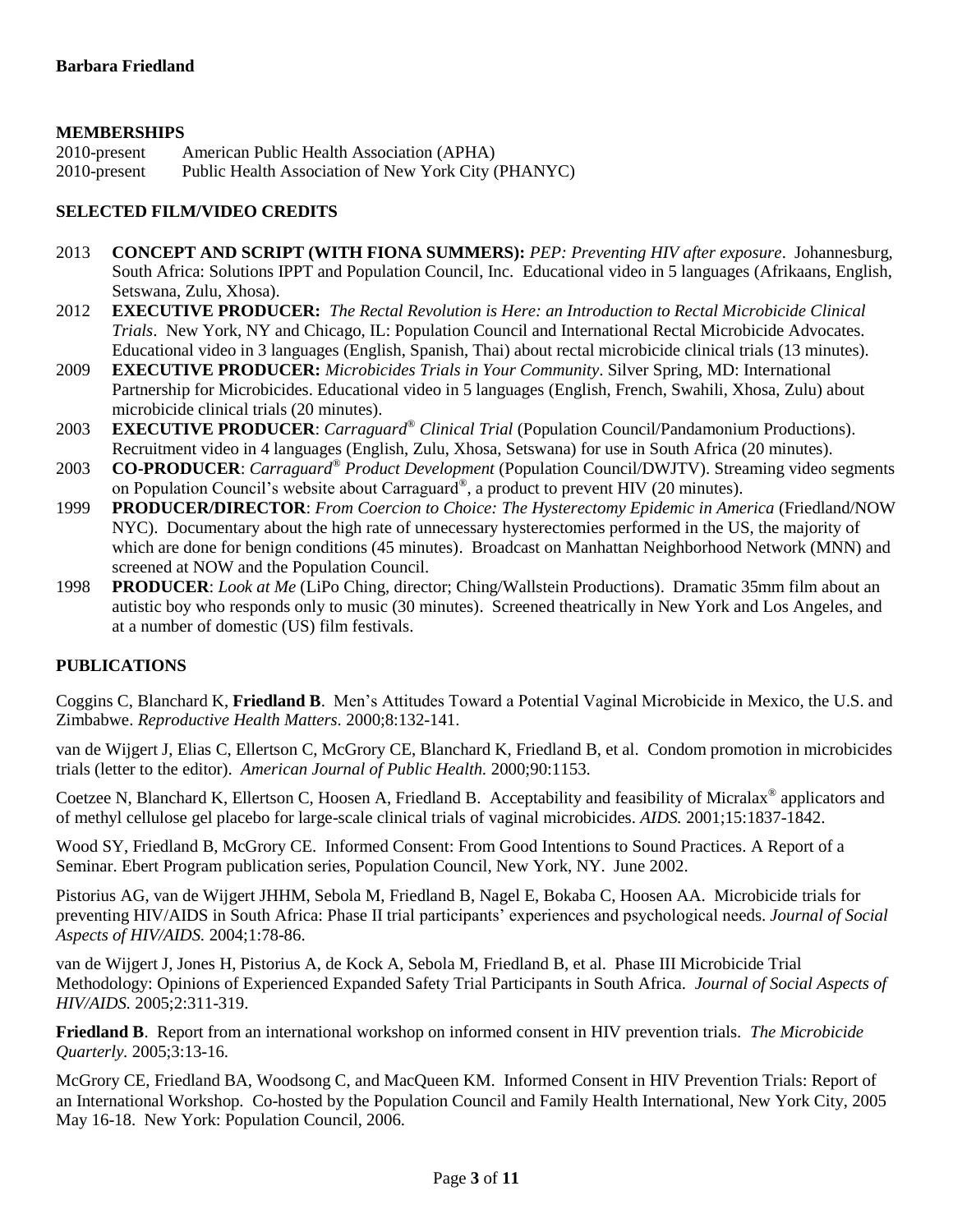Kilmarx PH, van de Wijgert JHHM, Chaikummao S, Jones HE, Limpakarnjanarat K, Friedland BA, et al. Safety and Acceptability of the Candidate Microbicide Carraguard in Thai Women: Findings from a Phase II Clinical Trial. *Journal of Acquired Immune Deficiency Syndromes.* 2006;43:327-334.

Whitehead SJ, Kilmarx PH, Blanchard K, Manopaiboon C, Chaikummao S, Friedland B, et al. Acceptability of Carraguard® vaginal gel use among Thai couples. *AIDS.* 2006;20:2141-2148.

Ramjee G, Morar NS, Braunstein S, Friedland B, Jones H, van de Wijgert J. Acceptability of Carraguard, a Candidate Microbicide and Methyl Cellulose Placebo Vaginal Gels among HIV-positive Women and Men in Durban, South Africa. *AIDS Research and Therapy.* 2007;4:20.

RamaRao S, Friedland B, Townsend JW. A Question of Ethics: Research and Practice in Reproductive Health. *Studies in Family Planning.* 2007;38:229-241.

van de Wijgert J, Braunstein S, Morar NS, Jones H, Madurai L, Strickfaden T, Moodley M, Aboobaker J, Ndlovu G, Ferguson T, Friedland B, Hart C, and Ramjee G. Carraguard Vaginal Gel Safety in HIV-positive Women and Men in South Africa. *Journal of Acquired Immune Deficiency Syndromes.* 2007;46:538-546.

Kilmarx PH, Blanchard K, Chaikummao S, Friedland B, Srivirojana N, Connolly C, et al. A randomized, placebocontrolled trial to assess the safety and acceptability of use of Carraguard® vaginal gel by heterosexual couples in Thailand. *Sexually Transmitted Diseases.* 2008;35:226-232.

Skoler-Karpoff S, Ramjee G, Ahmed K, Altini L, Gehret Plagianos M, Friedland B, et al. Efficacy of Carraguard for prevention of HIV infection in women in South Africa: a randomised, double-blind, placebo-controlled trial. *Lancet.* 2008; 372:1977-1987.

Jones H, Chaikummao S, van de Wijgert J, Friedland B, Monopaiboon C, Witwatwongwana P, et al. Acceptability of a carrageenan-based candidate vaginal microbicide and its matching placebo: findings from a Phase II safety trial among women in Chiang Rai, Thailand. *Journal of Women's Health* 2009; 18(7):1-8.

Martin S, Blanchard K, Manopaiboon C, Chaikummao S, Schaffer K, Friedland B, Kilmarx PH. Carraguard acceptability among men and women in a couples study in Thailand. *Journal of Women's Health* 2010; 19:1561-1567.

The Carraguard Phase II South Africa Study Team (corresponding author: Friedland, B). Expanded safety and acceptability of the candidate vaginal microbicide Carraguard in South Africa. *Contraception* 2010; 82:563-571.

Whitehead S, McLean C, Chaikummao S, Braunstein S, Utaivoravit W, van de Wijgert J, Mock P, Siraprapasiri T, Friedland B, Kilmarx P, Markowitz L. Acceptability of Carraguard among HIV-infected women in Chiang Rai, Thailand. *PLos ONE* 2011; 6:e14831.

**Friedland B**, Apicella L, Schenk K, Sheehy M, Hewett PC. Evaluation of the Informed Consent Process for Male Circumcision Scale Up in Zambia. 2011. Population Council Research and Evaluation of Male Circumcision Scale Up – Report #1. New York: Population Council.

**Friedland B**, Apicella L, Schenk K, Sheehy M, Hewett PC. Evaluation of the Informed Consent Process for Male Circumcision Scale Up in Swaziland. 2011. Population Council Research and Evaluation of Male Circumcision Scale Up – Report #3. New York: Population Council.

Morrison CS, Skoler-Karpoff S, Kwok C, Chen P, van de Wijgert JHHM, Gehret Plagianos M, Patel S, **Friedland B,** Lahteenmaki P. Hormonal contraception and the risk of HIV acquisition among women in South Africa. *AIDS* 2012; 26(4):497-504.

Schenk K, **Friedland BA**, Apicella L, Sheehy M, Munjile K, Hewett PC. On the cutting edge: Improving the informed consent process for adolescents in Zambia undergoing male circumcision for HIV prevention. *Vulnerable Children and Youth Studies: An International Interdisciplinary Journal for Research, Policy and Care* 2012; 7(2):116-127. DOI:10.1080/17450128.2011.651173.

Mensch BS, **Friedland BA,** Abbott SA, Katzen LL, Tun W, Kelly CA, et al. Characteristics of female sex workers in Southern India willing and unwilling to participate in a placebo gel trial. *AIDS and Behavior* 2013; 17:585-597.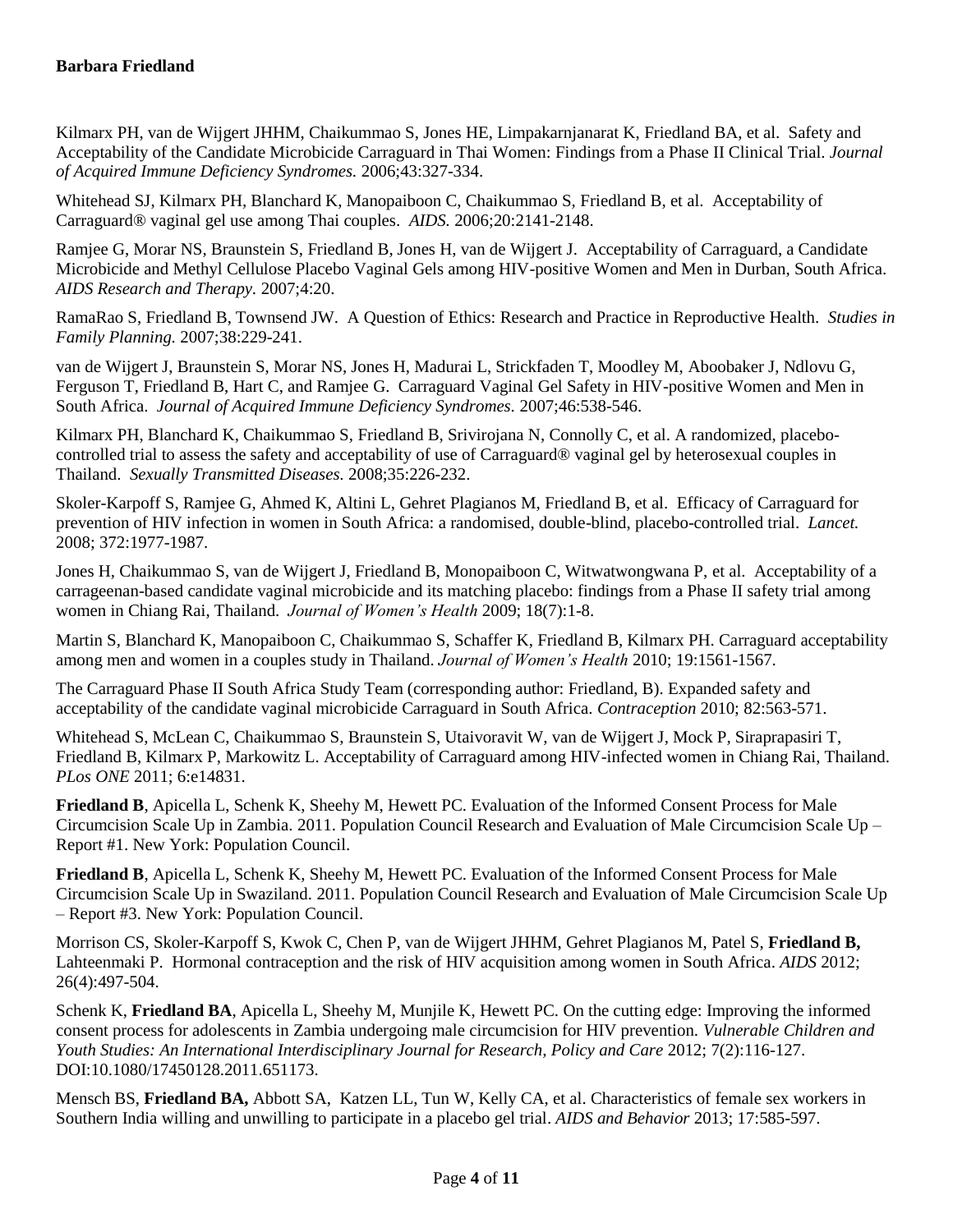Abbott SA, **Friedland BA**, Sarna A, Katzen LL, Rawiel U, Srikrishnan AK, et al. 2013. An evaluation of methods to improve the reporting of adherence in a placebo gel trial in Andhra Pradesh, India. *AIDS and Behavior* 2013; published online ahead of print, 9 January.

**Friedland BA**, Apicella L, Schenk KD, Sheehy M, Hewett P. How informed are clients who consent? A mixed-method evaluation of comprehension among clients of male circumcision services in Zambia and Swaziland. *AIDS and Behavior* 2013; 17(6):2269-2282.

Sarna A, **Friedland BA**, Srikrishnan AK, Katzen LL, Tun W, Abbott SA, et al. Sexually transmitted infections and reproductive health morbidity in a cohort of female sex workers screened for a microbicide feasibility study in Nellore, India. *Glob J Health Sc* 2013; 5(3):139-149.

Woodsong C, MacQueen K, Amico R, **Friedland B**, Gafos M, Mansoor L, et al. 2013. Microbicide clinical trial adherence: insights for introduction. *JIAS* 2013; 16:18505. doi.org/10.7448/IAS.16.1.18505

Mack N, Ramirez C, **Friedland B**, and Nnko S. 2013. Lost in translation: assessing effectiveness of focus group questioning techniques to develop improved translation of terminology used in HIV prevention clinical trials. PLoS One, 8(9): e73799. PMCID: PMC3769359

Ramirez C, Mack N, **Friedland B**. *A Toolkit for Developing Bilingual Lexicons for International HIV Prevention Clinical Trials.* New York: Population Council and FHI 360, 2013.

Dube S, **Friedland B**, Mullick S, Brady M, McGrory E. *Policy and program considerations for ARV-based prevention for women: insights from key opinion leaders in Zimbabwe about tenofovir gel.* New York: Population Council, 2013.

van der Straten A, Cheng H, Mensch B, Katzen L, **Friedland B,** Littlefield S et al. Evaluation of three methods for assessing adherence to vaginal gel application in clinical trials. *Sex Transm Dis* 2013; 40(12):950-6. doi: 10.1097/OLQ.0000000000000053.

Keller MJ, Buckley N, Katzen LL, Walsh J, **Friedland B**, Littlefield S, et al. Use of the Dye Stain Assay and Ultraviolet Light Test for Assessing Vaginal Insertion of Placebo-filled Applicators Before and After Sex. Sex Transm Dis 2013; 40(12):939-43.doi: 10.1097/OLQ.0000000000000040.

Schenk KD, **Friedland B**, Chau M, et al. Enrollment of young women aged 16-17 years old in microbicide trials: an evidence-based approach. Journal of Adolescent Health. 2014; 54(6):654-662.

Schenk KD, **Friedland B**, Sheehy M, Apicella L, Hewett PC. Making the cut: Evidence-based lessons for improving the informed consent process for voluntary medical male circumcision in Swaziland and Zambia. AIDS Education and Prevention. 2014; 26(2):170-184.

Tolley EE, **Friedland BA,** Gafos M, Amico KR, Van Damme L, Woodsong C, et al. Socioeconomic and behavioral factors influencing choice, adherence and success of microbicide formulations. In Neves, J.D. and Sarmento, B. (Eds.), Drug Delivery and Development of Anti-HIV Microbicides. Singapore: Pan Stanford Publishing. 2014.

Lanham M, Wilcher R, Montgomery ET, Pool R, Schuler S, Lenzi R, **Friedland B**. Engaging Male Partners in Women's Microbicide Use: Evidence from Clinical Trials and Implications for Future Research and Microbicide Introduction. *JIAS*  2014; 17(Suppl 2):19159.

MacQueen KM, Tolley EE, Owen DH, Amico KR, Morrow KM, Moench TR, Friend D, **Friedland B.** An interdisciplinary framework for measuring and supporting adherence in HIV prevention trials of ARV-based vaginal rings. *JIAS* 2014; 17(Suppl 2):19158.

Tun W, Katzen LL, Abbott SA, Srikrishnan AK, Kelly CA, Sarna A, **Friedland BA,** et al. Using a 2-stage strategy with respondent-driven sampling to recruit a hard-to-reach population for a placebo microbicide gel clinical trial in Nellore, Andhra Pradesh (India). AIDS and Behav 2014; doi 10.1007/s10461-014-0928-1.

Morrison CS, Chen P, Kwok C, Baeten JM, Brown J, Crook A, Van Damme L, Delany-Moretlwe S, Francis SZ, **Friedland BA**, et al. Hormonal contraception and the risk of HIV acquisition: an individual participant data metaanalysis. PLOS Medicine 2015; DOI:10.1371/journal.pmed.1001778.

Kelly CA, **Friedland B**, Morar N, Katzen LL, Ramjee G, Mokgatle M, et al. To tell or not to tell: Male partner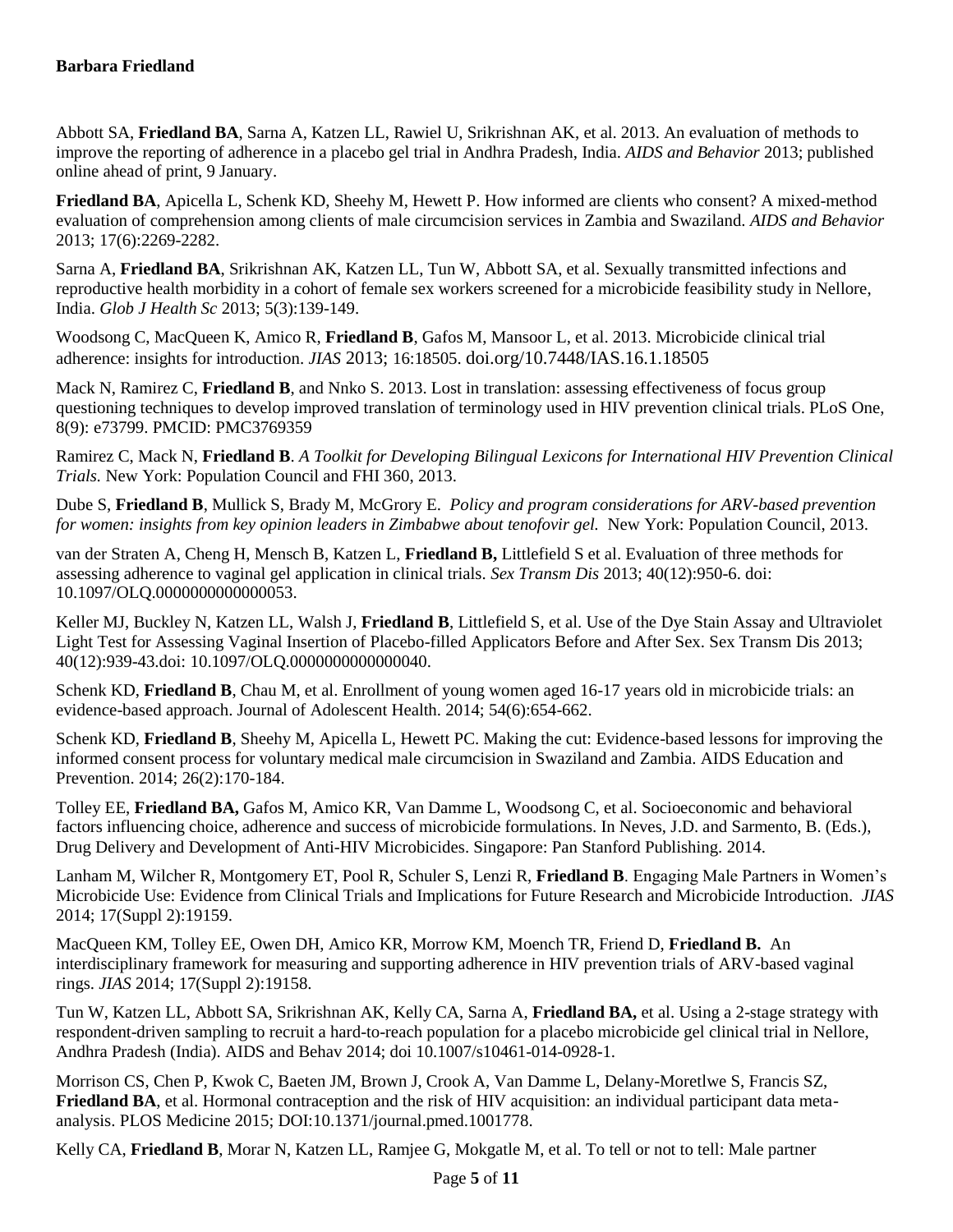engagement in a Phase 3 microbicide efficacy trial in South Africa. Cult Health Sex 2015; in press.

**Friedland B**, Gehret Plagianos M, Govender S, Morar N, Altini L, Skoler-Karpoff S, et al. Baseline predictors of adherence in a microbicide trial in South Africa. Under review at AIDS and Behavior.

Abbott SA, Morar N, Mokgatle-Nthabu M, **Friedland B**, Katzen L, Mabina S, Phillips J. Influence on sexual socialization and gender scripts on microbicide acceptability and use: A qualitative exploration. Submitted for publication.

# **INVITED PRESENTATIONS**

**Friedland B**. Ethical Issues in Microbicides Testing. Lecture presented at: Yale AIDS Colloqium Series, Center for Interdisciplinary Research on AIDS (CIRA), Yale University; 2003 May 1; New Haven, CT.

**Friedland B**, Marumo M, Maleka E. Burdens & Benefits in a Phase II trial of Carraguard in South Africa: a case study. Oral presentation at: International Consultation on Ethical Issues in the Clinical Testing of Microbicides. Global Campaign for Microbicides; 2003 October 22-23; Washington, DC.

**Friedland B**. Adherence in the Carraguard® Phase 3 Trial. Alliance for Microbicide Development and Family Health International Adherence Meeting; 2007 December 17-18; Washington, DC.

**Friedland B**. Exit Interviews in the Carraguard® Phase 3 Trial. Alliance for Microbicide Development and Family Health International Adherence Meeting; 2007 December 17-18; Washington, DC.

**Friedland B,** Palanee T, Skhosana J, Ahmed K, Mtimkulu V, Patel S**.** Site Coordination: Carraguard Phase 3 Trial. US Agency for International Development, Cooperating Agencies Meeting; 2009, January 13; Washington, DC.

**Friedland B.** Pregnancy/Contraception: Carraguard Phase 3 Trial. US National Institutes of Health Meeting on Pregnancy and Contraception in Microbicide Trials; 2009: March 9, Washington, DC.

**Friedland B**, Mensch B**.** Pregnancy/Contraception: Lessons Learned from the Carraguard Phase 3 Trial and Future Recommendations. US National Institutes of Health Meeting on Pregnancy and Contraception in Microbicide Trials; 2009: March 9, Washington, DC.

**Friedland B.** Pregnancy/Contraception: Carraguard Phase 3 Trial. Global Campaign for Microbicides, Consultation on Family Planning and Contraception in HIV Prevention Trials; 2009: April 24, Washington, DC.

**Friedland B**, van de Wijgert J, Maguire R**.** Moving Carraguard (PC-515) into Phase 3 testing. US National Institutes of Health, Microbicide Safety Meeting; 2009: November 30, Washington, DC.

# **ABSTRACTS**

Blanchard K, Coggins C, **Friedland B**, and van de Wijgert J. Men's Attitudes Toward Vaginal Products: A Three-Country Study. Poster session presented at: XII International Conference on AIDS; 1998 June 28-July 3; Geneva, Switzerland.

**Friedland B**, Magwaza S, Coetzee N, McGrory CE. Informed Consent in Microbicides Testing. Poster session presented at: Thirteenth Meeting of the International Society of Sexually Transmitted Diseases Research; 1999 July 11- 14; Denver, CO.

McGrory CE, Magwaza S, Coetzee N, **Friedland B**. Informed Consent in Microbicides Testing. Panel discussion at: U.S. Centers for Disease Control and Prevention's National HIV Prevention Conference; 1999 August 29-September 1; Atlanta, GA.

McGrory CE, Magwaza S, Coetzee N, **Friedland B**. Informed Consent in Microbicides Testing. Roundtable presentation at: 127th Annual Meeting of the American Public Health Association; 1999 November 7-11; Chicago, IL.

**Friedland B**, Magwaza S, Coetzee N, McGrory CE. Informed Consent in Microbicides Testing. Oral presentation at: Microbicides 2000; March 13-16; Washington, DC.

Blanchard K, Coetzee N, Hoosen A, **Friedland B**, Ellertson C. Assessing the feasibility and acceptability of the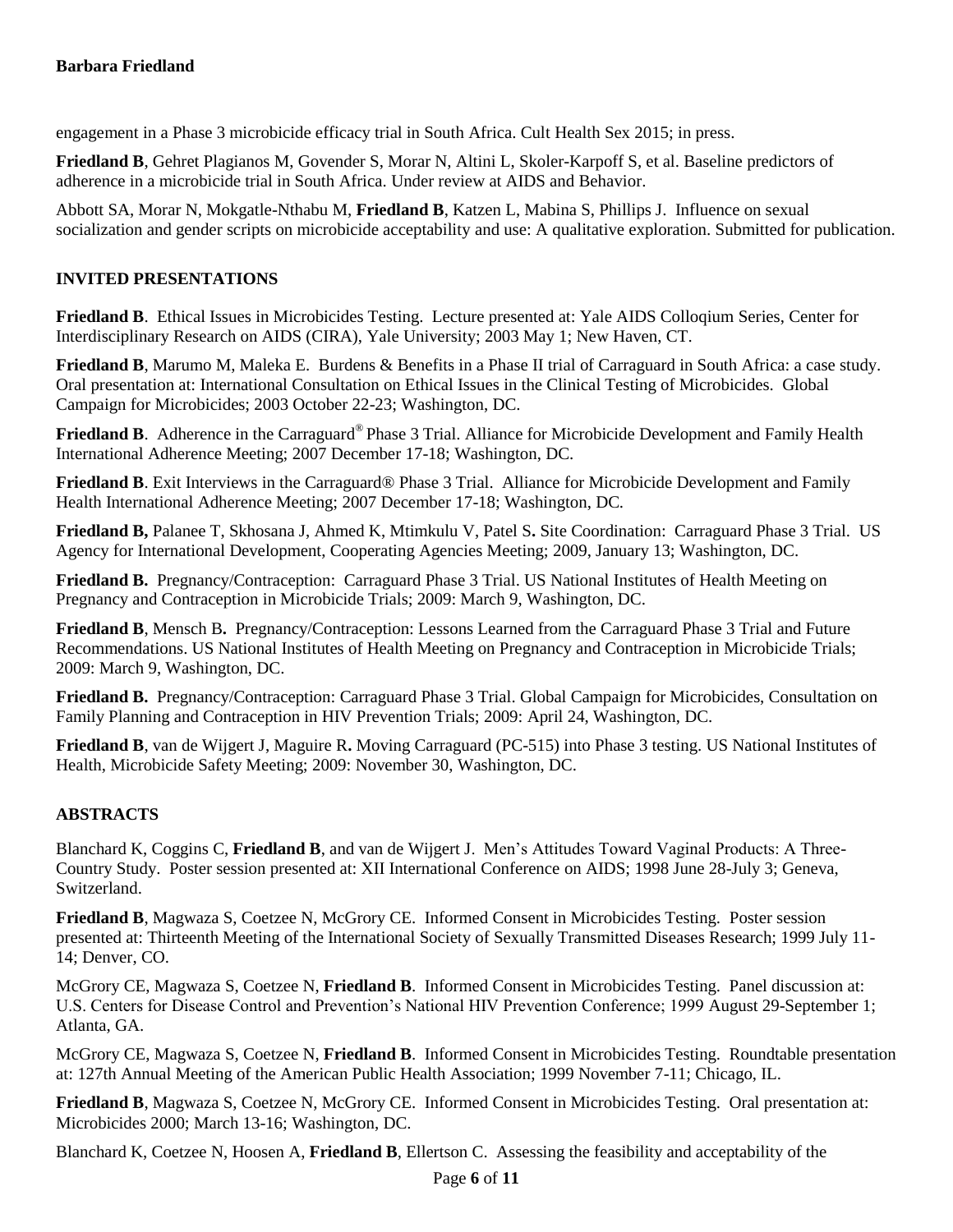Micralax® applicator. Poster session presented at: Microbicides 2000; March 13-16; Washington, DC.

**Friedland B**, Magwaza S, Coetzee N, McGrory CE. Informed Consent in Microbicides Testing. Oral presentation at: XIII International Conference on AIDS; 2000 July 9-14; Durban, South Africa.

**Friedland B**, McGrory CE. U.S. Women's Attitudes Toward a Potential Microbicide. Poster presentation at: Fourteenth Meeting of the International Society of Sexually Transmitted Diseases Research (ISSTDR/IUSTI); 2001 June 24-27; Berlin, Germany.

Coetzee N, Hoosen A, Blanchard K, de Kock A, Sebola M, Ellertson C, **Friedland B**. Baseline STI prevalence: Carraguard™ vaginal microbicide safety trial. Oral presentation at: Fourteenth Meeting of the International Society of Sexually Transmitted Diseases Research (ISSTDR/IUSTI); 2001 June 24-27; Berlin, Germany.

Kilmarx P, Supawitkul S, Witwatwaongwana P, Jones H, **Friedland B**, van de Wijgert J, Tappero JW. A randomized clinical trial of safety and acceptability of a carrageenan gel as a vaginal microbicide: Adherence to instructions on gel and condom use. Oral presentation at: Sixth International Congress on AIDS in Asia and the Pacific; 2001 October 5-10; Melbourne, Australia.

Blanchard K, Coetzee N, Hoosen A, **Friedland B**, Sebola M, de Kock A, Ndlovu G, Altini L, Ellertson C, Tweedy K. A randomized placebo-controlled double-blind expanded safety trial of Carraguard™ microbicide gel in South Africa: study gel acceptability. Poster session presented at: Microbicides 2002; May 12-15; Antwerp, Belgium.

Coetzee N, Hoosen A, Blanchard K, de Kock A, Sebola H, **Friedland B**, Ellertson C, Nkompela N, Altini L, Ndlovu G, Tweedy K. Safety of a lambda carrageenan microbicide (Carraguard™) in South Africa. Oral presentation at: Microbicides 2002; May 12-15; Antwerp, Belgium.

**Friedland B**, McGrory CE, Magwaza S, de Kock A, Coetzee N, Marumo M, Sebola M. Informed consent in an expanded safety trial of Carraguard™: lessons learned. Oral presentation at: Microbicides 2002; May 12-15; Antwerp, Belgium.

Hoosen A, Coetzee N, Blanchard K, Dangor Y, de Kock A, **Friedland B**, Sebola M, Williams N, Altini L, Ellertson C, Monedi C. A randomized placebo-controlled double-blind expanded safety trial of Carraguard™ microbicide gel in South Africa: RTI/STI at baseline and follow-up. Poster session presented at: Microbicides 2002; May 12-15; Antwerp, Belgium.

Kilmarx PH, Witwatwongwana P, Supawitkul S, Blanchard K, Young NL, **Friedland B**, Chaikummao S, van de Wijgert J. Male and female enrollment characteristics and follow-up rates in a clinical trial of carrageenan microbicide gel use among heterosexual couples. Poster session presented at: Microbicides 2002; May 12-15; Antwerp, Belgium.

Manapaiboon C, Kilmarx P, Watcharinyanond K, Achalapong J, **Friedland B**, Chaikummao S, Guest P, Tappero JW. Acceptability of gel and applicator use in a year-long, randomized, controlled clinical trial of a carrageenan gel as a vaginal microbicide. Poster session presented at: Microbicides 2002; May 12-15; Antwerp, Belgium.

Pistorius A, Nagel E, Bokaba C, Sebola H, Hoosen A, van de Wijgert J, **Friedland B**. Study participants' psychological needs and their evaluation of microbicides trials. Poster session presented at: Microbicides 2002; May 12-15; Antwerp, Belgium.

van de Wijgert J, Jones H, Pistorius A, de Kock A, Sebola M, **Friedland B**, Coetzee N, Hoosen A. Phase II microbicide trial participants' opinions about phase III trial methodology. Poster session presented at: Microbicides 2002; May 12-15; Antwerp, Belgium.

Blanchard K, Coetzee N, Hoosen A, **Friedland B**, Sebola M, de Kock A, Ndlovu G, Altini L, Ellertson C, Tweedy K. A randomized, placebo-controlled, double-blind expanded safety trial of Carraguard™ microbicide gel in South Africa: Study gel acceptability. Poster session presented at: XIV International Conference on AIDS; 2002 July 7-12; Barcelona, Spain.

Coetzee N, Hoosen A, Blanchard K, de Kock A, Sebola M, **Friedland B**, Ellertson C, Nkompela B, Altini L, Ndlovu G, Tweedy K. A randomized, placebo-controlled, double-blind expanded safety trial of Carraguard™ microbicide gel in South Africa: Signs and symptoms of genital irritation. Oral presentation at: XIV International Conference on AIDS; 2002 July 7-12; Barcelona, Spain.

**Friedland B**, McGrory E, Magwaza S, Marumo M, de Kock A, Sebola M, Coetzee N. Informed consent in a Phase II trial of the potential microbicide Carraguard™: Lessons learned. Oral presentation at: XIV International Conference on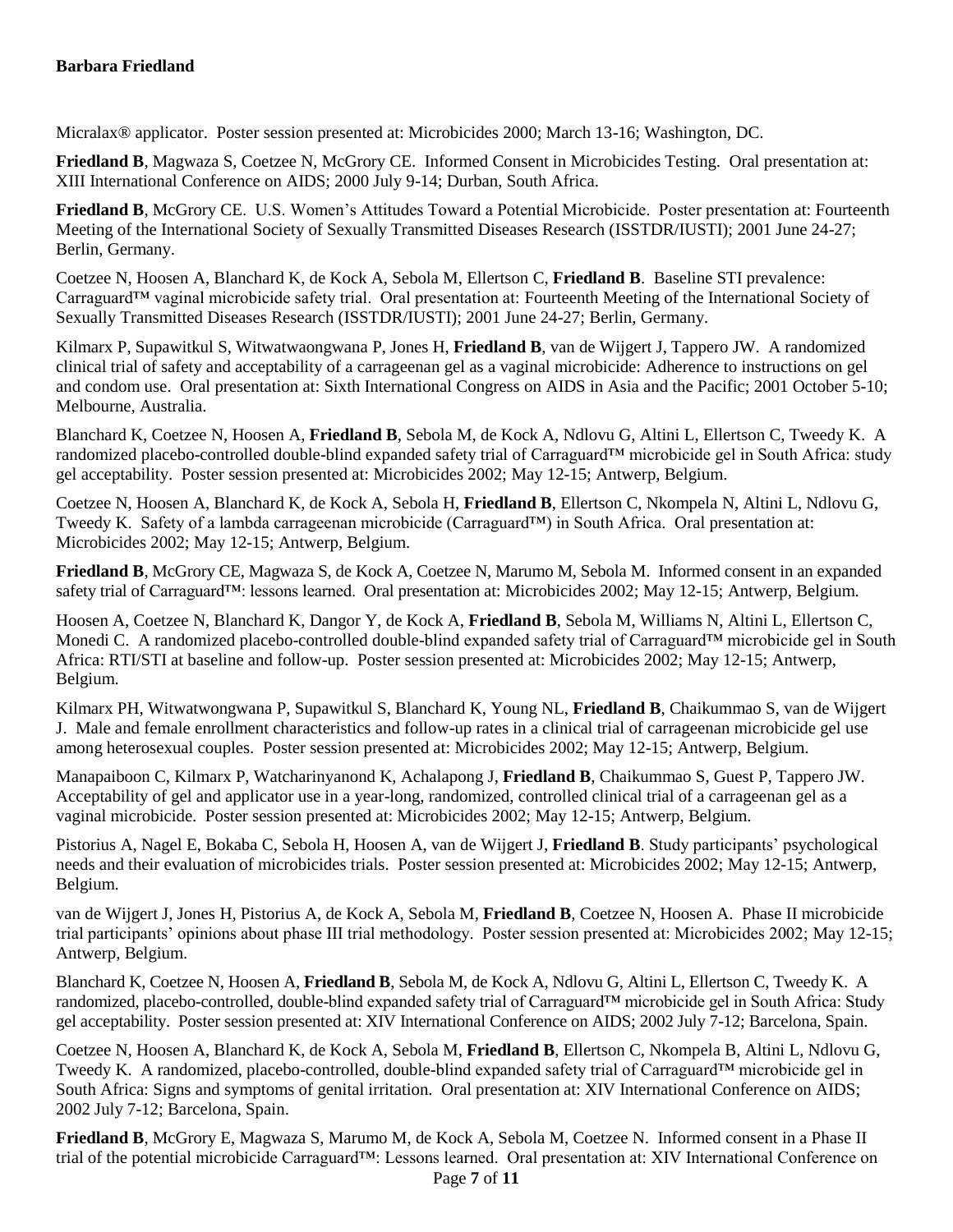AIDS; 2002 July 7-12; Barcelona, Spain.

Hoosen A, Coetzee N, Blanchard K, Dangor Y, de Kock A, **Friedland B**, Sebola M, Williams N, Altini L, Ellertson C, Monedi C. A randomized, placebo-controlled double-blind expanded safety trial of Carraguard™ microbicide gel in South Africa: RTI/STI at baseline and follow-up. Poster session presented at: XIV International Conference on AIDS; 2002 July 7-12; Barcelona, Spain.

Manopaiboon C, Kilmarx PH, Watcharinyanond K, Achalapong J, **Friedland B**, Chaikummao S, Guest P, Tappero JW. A year-long, randomized, controlled clinical trial of a carrageenan gel as a vaginal microbicide: Acceptability of gel and applicator use. Poster session presented at: XIV International Conference on AIDS; 2002 July 7-12; Barcelona, Spain.

van de Wijgert J, Jones H, Pistorius A, de Kock A, Sebola M, **Friedland B**, Coetzee N, Hoosen A. Phase II microbicide trial participants' opinions about phase III trial methodology. Poster session presented at: Microbicides 2002; May 12-15; Antwerp, Belgium.

de Kock A, Pistorius A, Nagel E, Bokaba C, Hoosen A, van de Wijgert J, Sebola M, **Friedland B**. Promoting an African Alliance to Mitigate the Effects of HIV/AIDS on a Sustainable Basis. Oral presentation at: African Conference for Social Aspects of HIV/AIDS Research (SAHARA); 2002 September 2-4; Pretoria, South Africa.

Pistorius A, van de Wijgert J, **Friedland B**, Blanchard K, Ndlovu G, Sebola M, Coetzee N. The feasibility of Microbicide trials in South Africa: Experiences from the Phase II expanded safety study of Carraguard™. Poster session presented at: 8th Reproductive Health PrioritiesConference; 2002 October 1-4, Johannesburg, South Africa.

**Friedland B**, McGrory E, Magwaza S, Marumo M, de Kock A, Sebola M, Coetzee N. Ensuring Informed Consent: Lessons learned from the Expanded Safety Trial of the Potential Microbicide, Carraguard™. Poster session presented at: 8th Reproductive Health Priorities Conference; 2002 October 1-4, Johannesburg, South Africa.

Blanchard K, Witwatwongwana P, Supawitkul S, Chaikummao S, **Friedland B**, Mock P, Tappero J, Kilmarx P. Acceptability of Carraguard<sup>®</sup> among heterosexual couples in a six-month clinical trial in Thailand. Poster session presented at: Microbicides 2004 Conference; March 28-31, London, England.

Braunstein S, Morar N, Gumede S, Ndlovu G, **Friedland B**, Ferguson T, Ramjee G, van de Wijgert J. Acceptability of Carraguard® Among HIV-infected women and men in a safety trial in South Africa. Poster session presented at: Microbicides 2004 Conference; March 28-31, London, England.

**Friedland B**, Marumo P, de Kock A, Skoler S, Ngcozela V, Monedi C, Mcgrory E, van de Wijgert J. Development of a recruitment video for a Phase 3 trial of Carraguard®. Oral presentation at: Microbicides 2004 Conference; March 28-31, London, England.

Kilmarx P, Wankrairoj M, Achalapong J, Blanchard K, Chaikummao S, Connolly C, **Friedland B**, Tappero J. Safety of Carraguard use by heterosexual men in a six month clinical trial in Thailand. Oral presentation at: Microbicides 2004 Conference; March 28-31, London, England.

Molete D, Pistorius A, Rathlagana M, **Friedland B**. Community participation in a Ga-Rankuwa/ Soshanguve Phase III Carraguard trial® . Poster session presented at: Microbicides 2004 Conference; March 28-31, London, England.

Rathlagana M, Pistorius A, Molete D, Friedland B, Skoler S. Partner involvement in a Phase III Carraguard® trial. Poster session presented at: Microbicides 2004 Conference; March 28-31, London, England.

Ahmed K, Cassim N, Rathlagana M, **Friedland B**, Ferguson T, Bracken H, van Dam J. An evaluation of the strategies for care and support of women who test positive for HIV during screening for the Phase 3 Trial of Carraguard® in Soshanguve, South Africa. Poster session presented at: Microbicides 2006 Conference; April 23-26, Cape Town, South Africa.

Abbott S, **Friedland B**, Katzen L. Health Concerns and HIV Risk Perception as Motives to Join a Clinical Trial. Oral presentation presented at: 36th Annual Psychosocial Workshop; 2007 April 15-16, New Orleans, LA.

**Friedland B**, Skoler S, De Kock A, Katzen L, Williams M, Mtimkulu V, Mehlomakulu V, Abbott S. Evaluation of a video to enhance the informed consent process in a Phase 3 trial of the microbicide Carraguard® for preventing HIV seroconversion in women. Poster session presented at: 3rd South African AIDS conference; 2007 June 5-8; Durban, South Africa.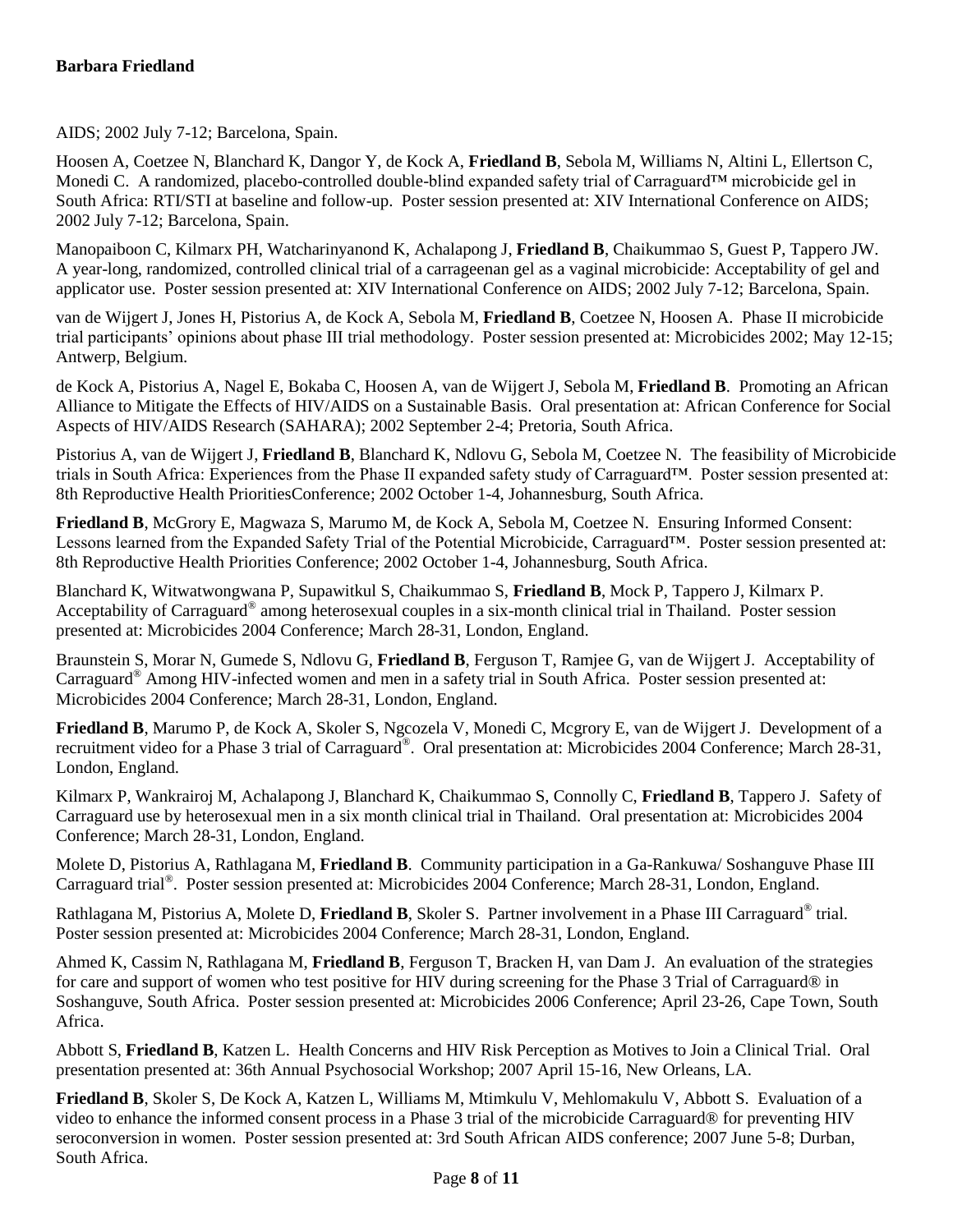Harries J, S Patel, N Cassim, V Mtimkulu, **B Friedland**, K Ahmed, T Palanee, N Morar, C Milford. An evaluation of care and support of women who test HIV positive during the Phase 3 microbicide Carraguard® trial in South Africa. Poster session presented at: 3rd South African AIDS conference; 2007 June 5-8; Durban, South Africa.

Abbott S, **Friedland B**, Katzen L, De Kock A, Madiba S, Cishe S. Decision Making and the Influences of Others in the Informed Consent Process: A Qualitative Investigation in the Phase 3 Study of Carraguard®. Poster session presented at: Microbicides Conference; 2008 February 24-27; New Delhi, India.

Abbott S, **Friedland B**, de Kock A, Harries J, Morar N, Madiba S, Katzen L. Challenges implementing behavioral research in microbicides clinical trials. Poster session presented at: Microbicides Conference; 2008 February 24-27; New Delhi, India.

**Friedland B,** Skoler S, De Kock A, Katzen L, Apicella L, Williams MM, Mehlomakulu V, Mtimkulu V. Evaluation of a video to enhance the informed consent process in the Phase 3 Carraguard® trial. Poster session presented at: Microbicides Conference; 2008 February 24-27; New Delhi, India.

**Friedland B**, Littlefield S, Skoler S, de Kock A, Palanee T, Gehret M, Katzen L, Morar N, Mehlomakulu V, Williams MM. Impact of Acceptability on Adherence in the Carraguard® Phase 3 Trial. Poster session presented at: Microbicides Conference; 2008 February 24-27; New Delhi, India.

Gehret M, Palanee T, Skhosana J, **Friedland B**, Littlefield S, de Kock A, Williams M, Skoler S. Male Partner Circumcision and HIV Seroconversion Among Participants in the Phase 3 Carraguard® Microbicide Trial. Oral presentation at: Microbicides Conference; 2008 February 24-27; New Delhi, India.

Katzen L, **Friedland B**, Abbott S, de Kock A, Madiba S, Cishe S. Qualitative Evaluation of the Informed Consent Process in the Phase 3 Carraguard® Efficacy Trial: Study Staff Experiences and Recommendations for Future Trials. Poster session presented at: Microbicides Conference; 2008 February 24-27; New Delhi, India.

Littlefield S, Gehret M, **Friedland B**, Katzen L, Maguire R, Govender SN, Vilakazi H, Carolus N, Rossier J, Sibanyoni F, Modise J, Palanee T, Ramjee G, de Kock A, Ahmed K. An Analysis of Varying Measures of Adherence Among Women Enrolled in the Carraguard® Phase 3 Trial. Oral presentation at: Microbicides Conference; 2008 February 24-27; New Delhi, India; Abstract no. 533.

Madiba S, **Friedland B**, Abbott S, Katzen L, de Kock A, Cishe S. Male partner involvement in the Carraguard® Phase 3 Trial: Data from a qualitative study of the informed consent process. Poster session presented at: Microbicides Conference; 2008 February 24-27; New Delhi, India.

Harries J, Patel S, Cassim N, **Friedland B**, Ahmed K, Mtimkulu V, Palanee T, Morar N, Milford C. An evaluation of care and support of women who test HIV positive during the Phase 3 Carraguard® Trial in South Africa. Oral presentation at: Microbicides Conference; 2008 February 24-27; New Delhi, India.

Skoler S, **Friedland B**, Gehret M, Ngcozela N, Mthembu P, Palanee T, de Kock A, Ahmed K, Ratlhagana M. Challenges and results of including 16-17 year old women in the Carraguard® Phase 3 Efficacy Trial. Oral presentation at: Microbicides Conference; 2008 February 24-27; New Delhi, India.

de Kock A, Abbott S, Morar N, **Friedland B**, Mtimkulu V, Cishe S, Madiba S, Phillip J, Gehret M, Katzen L, Mokgatle-Nthabu M. Exploring microbicide acceptability in terms of socio-cultural norms, relationships and product attributes in the Carraguard® Phase 3 trial in South Africa. Poster session presented at: XVII Annual International AIDS Conference; 2008 August 3-8; Mexico City, Mexico.

Abbott S, **Friedland B**, Katzen L, Madiba S, de Kock A, Cishe S. What motivates women to enroll in microbicide clinical trials: Results from the Phase 3 Carraguard® Trial. Poster session presented at: XVII Annual International AIDS Conference; 2008 August 3-8; Mexico City, Mexico.

Katzen L, **Friedland B**, Gehret M, Littlefield S, de Kock A, Palanee T, Morar N, Apicella L, Mehlomakulu V, Williams MM. Impact of Acceptability on Adherence in the Carraguard® Phase 3 Trial. Poster session presented at: XVII Annual International AIDS Conference; 2008 August 3-8; Mexico City, Mexico.

Apicella L, Sheehy M, **Friedland B**, Schenk K, Adams A, Hewett PC. A quantitative assessment of key concepts in the informed consent process among male circumcision clients in Swaziland. Oral Presentation at the Swaziland National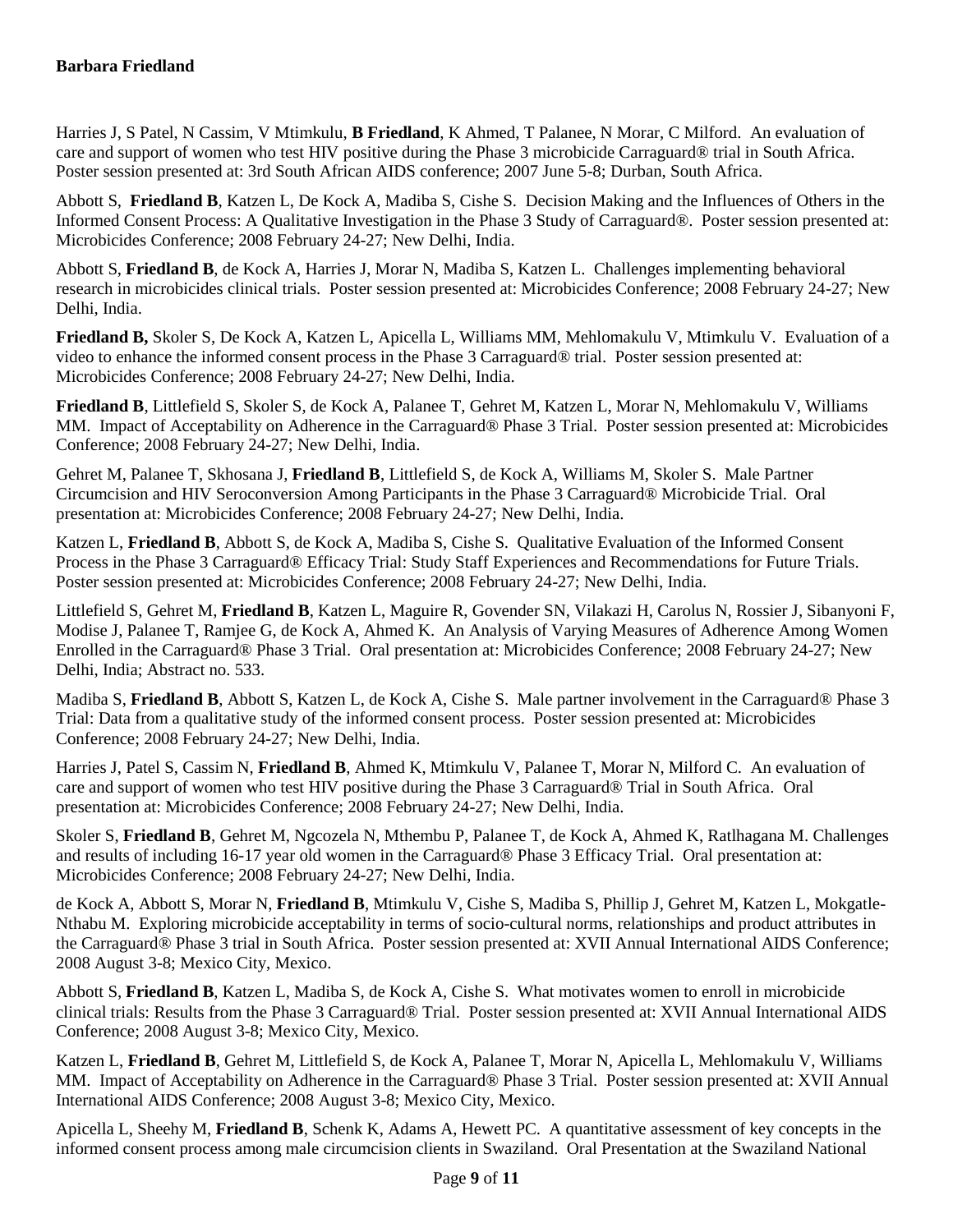Health and Research Conference; 2010 November 3-5; Ezulwini, Swaziland.

Littlefield S, Rankin J, **Friedland B**, Mensch B, Hewett PC, Abbott S, Ahmed K, Patel S, Ramjee G, Palanee T. The Performance of the Population Council Applicator Test in a Simulated Microbicide Trial. Oral presentation at: Microbicides Conference; 2010 May 23; Pittsburgh, Pennsylvania.

Abbott S, Morar N, Madiba S, Katzen L, Phillips J, Mokgatle-Nthabu M, **Friedland B**. Microbicides Acceptability: The Influence of Social and Cultural Norms, Interpersonal Relations and Sexual Socialization. Oral presentation at: Microbicides Conference; 2010 May 23; Pittsburgh, Pennsylvania.

**Friedland B**, Gawarecki D, Gehret M, Skoler S, Altini L, Ahmed K, Ramjee G, Patel S, Monedi C, Morar N, Govender S, Maguire R, Lahteenmaki P. Predictors of adherence in the Carraguard Phase 3 trial in South Africa. Oral presentation at: Microbicides Conference; 2010 May 23; Pittsburgh, Pennsylvania.

Abbott S, **Friedland B**, Katzen L, Sarna A, Rawiel U, Sri Krishnan AK, Tun W, Solomon S, Mensch B. Is The Juice Worth the Squeeze? The Feasibility of Interactive Voice Response Surveys (IVRS) to Report Adherence to Study Protocol in a High-Risk, Resource-Poor Area. Oral presentation at: 6th International Conference on HIV Treatment and Prevention Adherence Conference; 2011 May 22-24; Miami, Florida.

Kanyemba B, Schiebe A, Brown B, Pickett J, **Friedland B**, Chatani M, Kaggwa A, Bekker L. Development of rectal microbicides (RM) in Africa – the advocacy needed to make it happen. Poster presentation at the Top to Bottom Conference; 2011 May 22-25; Cape Town, South Africa.

**Friedland B**, Apicella L, Sheehy M, Schenk K, Munjile K, Adams A, Hewett PC. Assessing comprehension of key informed consent concepts among clients undergoing male circumcision during scale up of services in Zambia and Swaziland. Poster session presented at: 19th International Society for Sexually Transmitted Disease Research (ISSTDR) Conference; 2011 July 10-13; Québec City, Canada.

**Friedland B**, Apicella L, Schenk K, Sheehy M, Hewett PC. Impact of a comprehension assessment among adult and adolescent clients on scale up of male circumcision services in Zambia. Poster session presented at: 6th International AIDS Society Conference on HIV Pathogenesis, Treatment and Prevention; 2011 July 17-20; Rome, Italy.

**Friedland B**, Schenk K, Sheehy M, Munjile K, Apicella L, Hewett PC. He died because it was traditionally done at the pit 'Muganda,' so… that gave me fear – the impact of traditional circumcision on the scale-up of MC services in Zambia. Poster session presented at: 6th International AIDS Society Conference on HIV Pathogenesis, Treatment and Prevention; 2011 July 17-20; Rome, Italy.

Schenk KD, **Friedland B**, Apicella L, Sheehy M, Munjile K, Hewett PC. On the cutting edge: research to improve the informed consent process for adolescents in Zambia undergoing male circumcision for HIV prevention. Oral presentation at: AIDS Impact Conference; 2011 September 12-15; Santa Fe, New Mexico.

Schenk KD, **Friedland B**, Apicella L, Sheehy M, Munjile K, Hewett PC. A cut above? Evidence-based lessons for improving the informed consent process for male circumcision in Swaziland and Zambia. Oral presentation at: American Public Health Association Conference; 2011 October 29-November 2; Washington, DC.

Sarna A, Katzen L, **Friedland B**, Abbott S, Shalini CS, Tun W, Krishnan AK, Solomon S, Mensch B. Gynaecological morbidity and sexually transmitted infections (STIs) among female sex workers (FSWs) screened for enrollment into a simulated microbicide clinical trial in Nellore, India. Poster session presented at: 12th IUSTI World Congress - 35th National Conference of IAS STD & AIDS conference; 2011 November 2-5; New Delhi, India.

Sarna A, Katzen LL, **Friedland BA**, Abbott SA, Shalini CS, Tun W, et al. Gynaecological Morbidity and STIs among FSWs Screened for Enrollment into a Simulated Microbicide Clinical Trial in Nellore, India. Poster presented at: 12<sup>th</sup> IUSTI world congress 2011; November 2-5; New Delhi, India.

**Friedland B**, Jones H, Blanchard K. Carraguard trial participants' preferences for a dual protection microbicide gel. Poster session presented at: Multipurpose Prevention Technologies Symposium; 2011 November 3-4; Washington, DC.